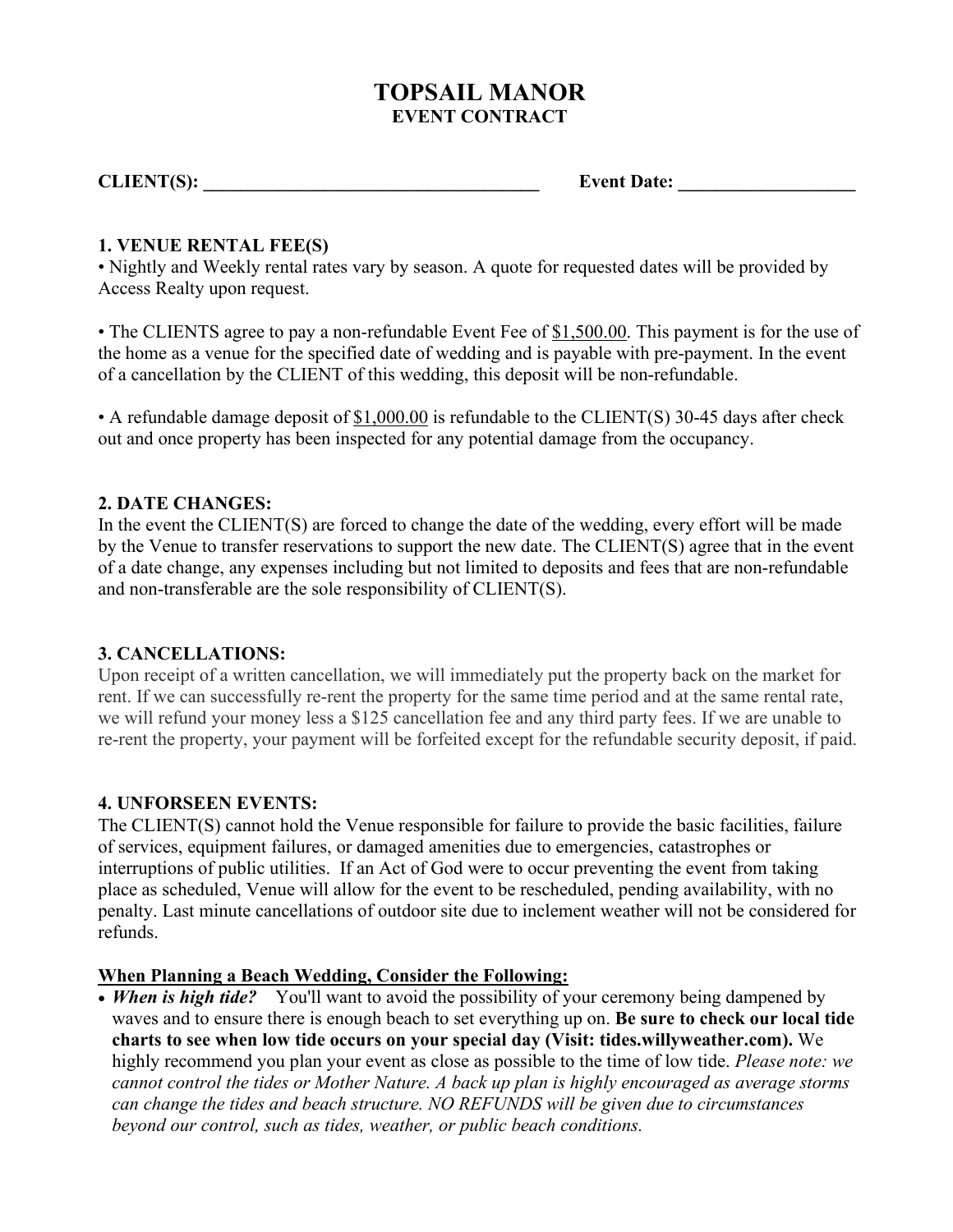- *What's the forecast?* If rain is predicted, you'll need a contingency plan. Make sure you have an indoor space plan to host your ceremony *and* reception in the event of bad weather.
- *How windy will it be?* You may need to windproof and weigh down some of your décor. *(And rethink that cathedral-length veil!)*
- *How noisy will our site be?* Crashing waves, rustling breezes, and general beachgoer chit-chat can all add up to a pretty loud environment. Your sound system/microphone should be set up so that all your guests can hear your vows.
- *How hot will it be, and is there any shade?* Wild guess, but you're probably used to wearing a swimsuit on the beach. Now imagine being in a suit and tie, which is what your guy guests will likely be sporting... If there's no shaded area, consider giving out parasols to offer some protection from the sun.
- *How crowded will the beach be?* Again, a beach wedding isn't exactly private. If you really want to avoid the droves of summer bodies, consider an off-season wedding.
- *Sand. Sand is a beach.* Keep some towels and baby powder handy so you and your guests can dust off before the reception. *Also consider some cheap flip flops in case your guests wear heels!*

# **5. VENDORS**

• CLIENT(S) may select any vendors from the Preferred Vendor List or one of their choosing (with approval from Venue).

• If event is catered, catering company is responsible for the set-up, break-down, and clean-up of the catered site.

• Please allow appropriate time for break-down and clean-up.

• All event trash must be disposed of in the designated areas **at the conclusion of the event**. Failure to do so will result in any clean up fees deemed necessary by Venue staff, to be deducted from Refundable Security Deposit.

• CLIENT(S) must provide a list of ALL Vendors used for their event NO LATER THAN 30 days prior to event date.

• ALL vendors (florists, bakers, musicians, rental company, etc.) must adhere to the rules and regulations, and it is the client's responsibility to share these regulations with them. CLIENT(S) will be held responsible for any damage caused by Vendors.

• **Absolutely NO under-age drinking allowed.**

# **6. COURTESY PROTOCOL:**

• Venue prohibits discrimination of any kind to its CLIENT(S) and/or their guests.

• The Venue reserves the right to request any person or group of people acting unruly and contrary to rental regulations to leave the premises. Assistance from law enforcement agencies may be acquired if this request is not met immediately.

• Venue staff or property management staff reserves the right to enter or exit the property at any point during the course of an event.

# **7. LIABILITY:**

The CLIENT(S) cannot hold the Venue, or its property management company and staff, liable from suit, actions, damages, and expenses in connection with personal injury, illness, death or property damage or theft resulting from the use of any facility at the Venue.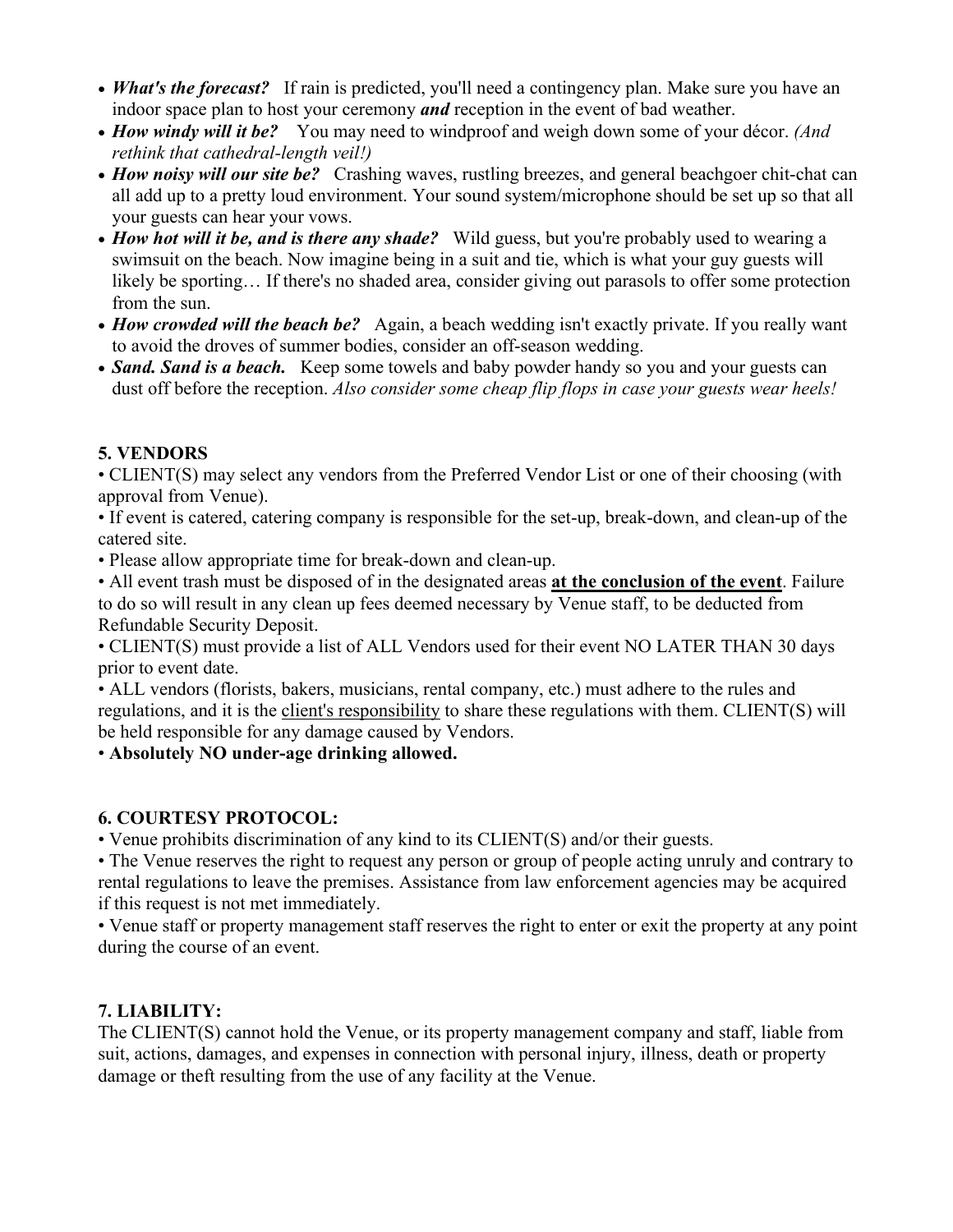**8. RULES AND REGULATIONS:** The following is a list of rules and regulations to be upheld by CLIENT(S), which includes all WEDDING PLANNERS and VENDORS who are involved in the planning and execution of a wedding on the premises of the Venue.

EVENT RULES:

- All wedding receptions/events must end by 10:00pm to comply with the City sound ordinances and in order to allow for clean-up and closure of the site by 11:00pm.
- CLIENT(S) will incur a \$100 per hour late check out fee if not checked out of the property by 11:00pm.
- Children under the age of 16 are not permitted to wander the grounds unsupervised by an adult.
- Venue is TOBACCO-FREE. There are designated smoking areas by the pool. The Venue has provided shell planters with sand for cigarette disposal.
- No violence of any kind is acceptable or permitted on the premises. If Venue is notified of such behavior, staff has the authority to close down the event and/or evict such guests from the premises.
- No weapons are allowed on the premises.
- No parking allowed on the grass, mulch, or along the street.
- No glass by the pool or on the beach.
- Only CLIENT(S) residing at the property are allowed to use the pool and hot tub. Any damages found to the pool due to negligence or wedding related items will result in a charge deducted from the security deposit and/or a charge to the card on file.
- Guests may only park in the designated parking spots at the Venue. For overflow parking, Venue recommends either parking in one of the two the public beach access lots down the street and/or carpooling.
- ALL damages should be reported IMMEDIATELY to prevent further damages that may incur. Any damage found that is due to negligence by CLIENT(S) and/or their guest(s) will be charged to the refundable security deposit and/or to the card on file.

# DECORATIONS:

- All decorations must be removed without leaving damages. Be kind and leave the property as you found it.
- No tape, wire, screws, nails, or anything that would cause damage to walls and/or fixtures. If damage is caused, repair/replacement fees incurred will be deducted from refundable security deposit and/or charged to the card on file if security funds are insufficient.
- No furniture may be left outside overnight (chairs, arbors, dance floors, tents, etc.) on the property or on the beach.
- Placements of tables, tents, live music, catering equipment etc. must be approved by Venue management.
- No Fire or Candles with Flames allowed on premises.
- No live flower petals to be used indoors. No rice, glitter, or confetti allowed on the premises. For wedding and/or reception farewells, we recommend the use of bubbles, sparklers, or birdseed in lieu of any of the previously mentioned prohibited items.
- **ALL rented items must be broken down and placed in the upstairs rental item closet in the same condition they were received. Failure to do so may result in additional charges for breakdown/moving.**

# ALCOHOL:

• Alcohol may not UNDER ANY CIRCUMSTANCE be served to minors.